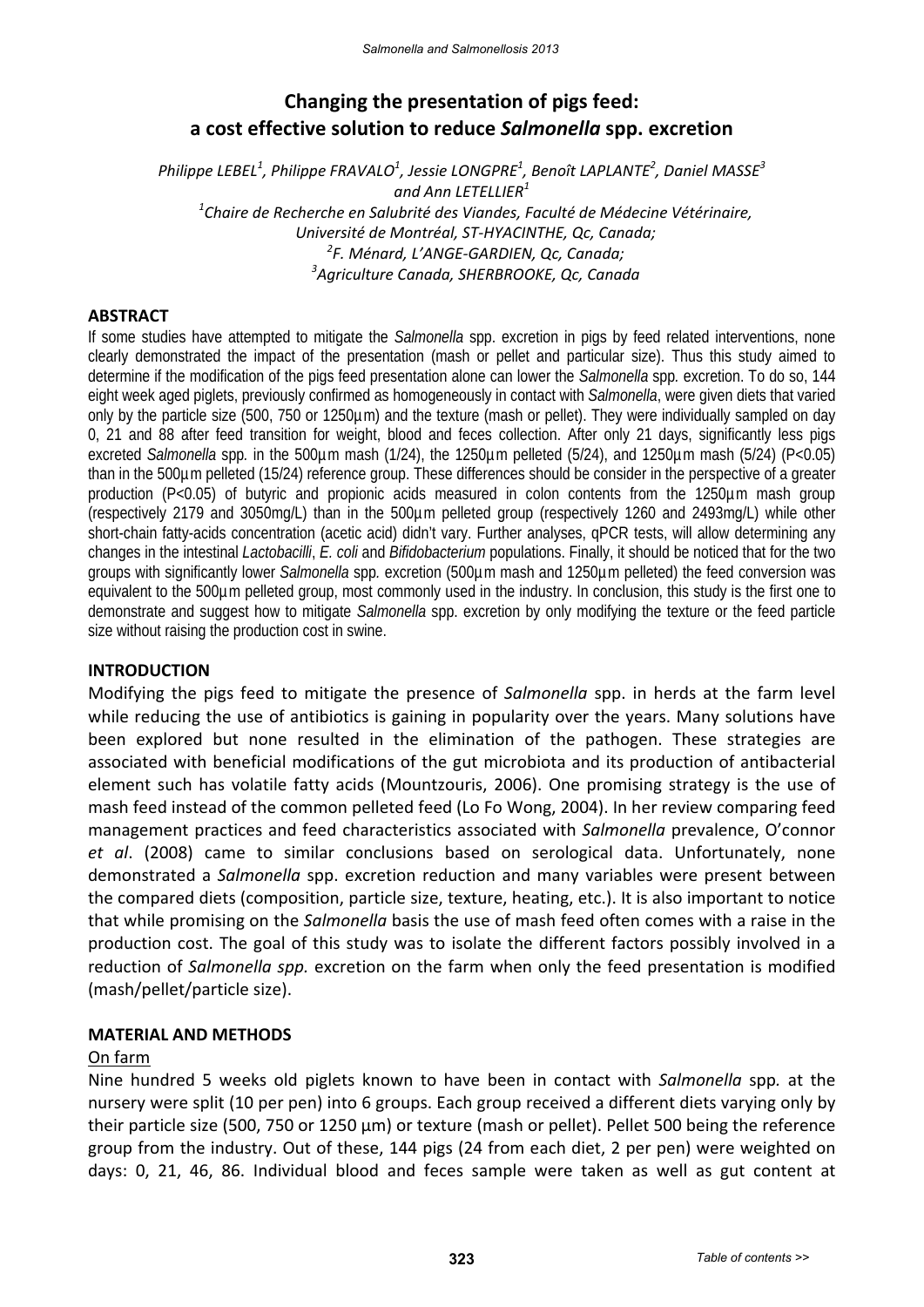slaughter. An aliquot of the feces was put into liquid nitrogen and later kept at ‐80° C for molecular biology analysis.

## Blood analysis

*Salmonella* spp. seroconversion was followed by a commercial ELISA kit (Maxivet, St‐Hyacinthe, Quebec, Canada) developed to detect serological response to more than 95% of *Salmonella* serotypes commonly found in Canada (Letellier, A, 2009). Seras were analysed by the diagnostic service of the Faculté de Médecine Vétérinaire of the Montreal University.

#### *Salmonella* spp*.* detection

We used a modified version of the ISO 6579 annexe D for the detection of *Salmonella* spp. in feces and environment (BPW 18‐24h, MRSV 48h, isolation on BGS and XLD followed by biochemical and sero‐agglutination confirmation).

## Real‐time PCR

DNA extraction (mechanical lysis followed by a phenol‐chloroform extraction) was performed on all samples. Real‐time PCRs, using the parameters shown in table 1, were performed on the samples of interest using an Eco® Illumina® real-time PCR with EvaGreen® qPCR mix as recommended by the manufacturer. For lactobacilli and enterobacteria, 15 ng of DNA and a final primer concentration 1 µM was used. For the *Bifidobacterium* genus, the amplifications reactions consisted of 10 ng of DNA with a final primer concentration of 0.25 µM. The standard curves for each reaction were obtained by diluting the precipitate of PCR product realized in the same conditions with the following reference strains *L. acidophilus* ATCC314, *E. coli* 25922 and *B. Longum* ATCC 15707. Results were expressed as log of copies/10 ng of DNA used.

## Volatile fatty‐acids (VFA)

At slaughter, ileal, caecal and colon contents from 165 pigs were sampled and stored at ‐20ºC for analysis of VFA. Samples were diluted with distilled water and centrifuge at 18000 rpm for 30 minutes. Supernatants were retained and Sulfuric acid (0.5M) was added. Samples were centrifuged at 13000 rpm for 15 minutes and the supernatants were used for further analysis. Internal standard (2‐ethylbutyric) and resin were added. Samples were filtered and the vials were kept at 4ºC until they were analysed with the chromatograph.

#### Statistical analysis

All non-parametric data were tested with a logistic regression and parametric data by Student's T test. Statistical analyses were made with SAS 9.2.

#### **RESULTS**

#### *Salmonella* spp*.* excretion

As shown in tables 2 and 3, at day 0 there was no difference of excretion in between the groups. After only 21 days of specific diets, three groups (pellet 1250 µm, mash 500 µm and mash 1250 µm) showed significantly less *Salmonella* spp*.* excretion (P<0.05) than the reference group (pellet 500 µm) (Table 2).

| <b>Group</b>         | <b>Primers</b>                             | Lenght        | <b>Cycles</b>          |
|----------------------|--------------------------------------------|---------------|------------------------|
| Lactobacilli         | LB-F: GCAGCAGTAGGGAATCTTCCA (Tm=57 °C)     | $\approx$ 200 | Init. Den: $10m@95°C$  |
| (Castillo, 2006)     | LB-R : GCATTYCACCGCTACACATG (Tm=57 °C)     | pb            | 40 cycles: 15s@95° C   |
|                      |                                            |               | $1m@60°$ C             |
| Enterobacteria       | Ent-F: ATGGCTGTCGTCAGCTCGT (Tm=60 °C)      | 364 pb        | Init. Den.: $10m@95°C$ |
| (Castillo, 2006)     | Ent-R : CCTACTTCTTTTGCAACCCACTC (Tm=60 °C) |               | 40 cycles : 15s@95°C   |
|                      |                                            |               | $1m@60°$ C             |
| Bifidobacterium spp. | Bif-F: CTCCTGGAAACGGGTGG (Tm=53 °C)        | 550 pb        | Init.: 5m@94°C         |
| (Matsuki, 2004)      | Bif-R: GGTGTTCTTCCCGATATCTACA (Tm=53 °C)   |               | 40 cycles : 20s@94°C   |
|                      |                                            |               | 20s@55°C               |
|                      |                                            |               | 50s @72°C              |

*Table 1. Real‐time PCR parameters.*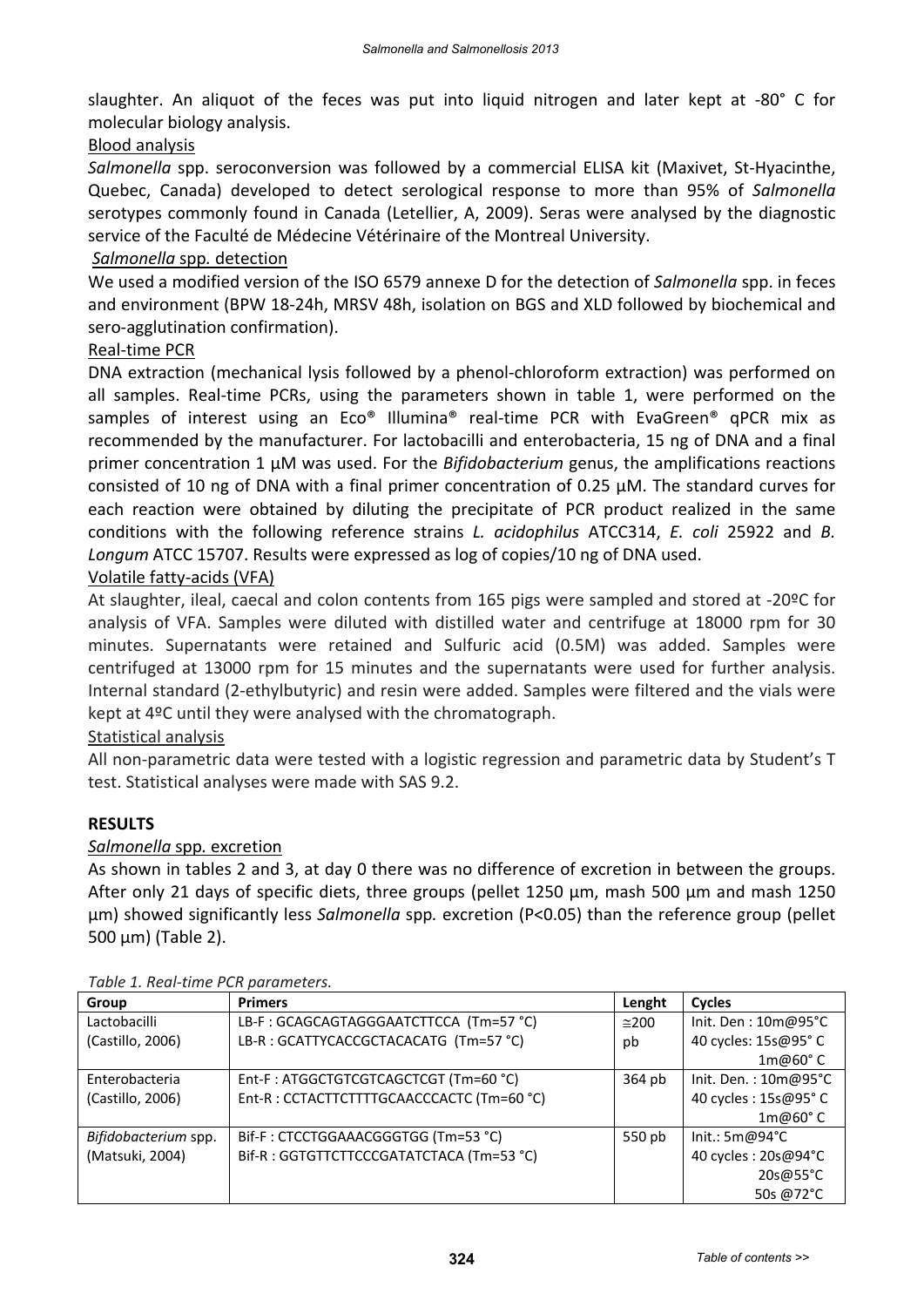When comparing all the mash feed groups to the pellet feed groups (regardless of their particle size), the mash feed groups had significantly less *Salmonella* spp*.* excretion on three different dates: day 21 (P = 0.012), 88 (P = 0.002) and in the colon content at slaughter (P = 0.026) (Table 3).

Table 2. Number of pigs per group excreting Salmonella spp. on days 0 and 21. Legend: Data with (a) notice *meaning: significantly different (P < 0.05) than data with (b) notice.*

| <b>Diets</b> | Day 0<br>$(n = 24)$ | Day 21<br>$(n = 24)$ |  |  |
|--------------|---------------------|----------------------|--|--|
| 500 pellet   | 13                  | $15^{(a)}$           |  |  |
| 750 pellet   | 11                  | 10                   |  |  |
| 1250 pellet  | 12                  | $5^{(b)}$            |  |  |
| 500 mash     | 10                  | (b)                  |  |  |
| 750 mash     | 10                  | 10                   |  |  |
| 1250 mash    | 11                  | $5^{(b)}$            |  |  |

Table 3. Total of pigs in the mash or pellet groups excreting Salmonella spp. on days 0, 21, 46, 88 and positive colon content at slaughter. Legend: Data with (a), (b) or (c) notice are different from each other.

| Day           | Mash       | <b>Pellet</b>     |
|---------------|------------|-------------------|
|               | $(n = 72)$ | $(n = 72)$        |
|               | 31         | 36                |
| 21            | $16^{(a)}$ | $30^\mathrm{(a)}$ |
| 46            |            | 14                |
| 88            | $F^{(b)}$  | $19^{(b)}$        |
| Colon content |            | (c)               |

#### **Seroconversion**

*Salmonella* spp. seropositive pigs were only detected after 88 days of specific diet*.* No statistical difference was observed between the groups (total average of 25.7 % positive).

Table 4. Feed conversion at the end of the fattening period. Legend: Ratio of kg feed/kg weight gain. Ratio *for pellet 500 µm (a) (reference group) is only different from the mash 1250 µm (b) ratio.*

|      | <b>Pellet</b> | <b>Mash</b> |
|------|---------------|-------------|
| 500  | (a)<br>3.04   | 3.16        |
| 750  | 2.95          | 3.4         |
| 1250 | .99           | (b)<br>3.45 |

# Feed conversion

Feed conversion was not statistically different between pellet 500 (reference commercial feed) and mash 500. Only mash 1250 was significantly higher in comparison to reference group (Table 4).

# Volatile fatty acids

Propionic acids concentration was significantly higher ( $P = 0.0012$ ) in the colon content of pigs from the mash feed group (2750.62) in comparison to the pellet group (2389.91). The same observation were made for butyric acid (1823.38 vs. 1537.47, P = 0.0008). Moreover, butyric acid was present in significantly higher concentration in the mash 1250 (2179.07) than in any other group ( $P < 0.05$ ).

#### Real‐time PCR

The lactobacilli and enterobacteria groups and their ratio (lactobacilli/enterobacteria) were similar from group to group. On the other side, more *Bifidobacterium* spp. were detected in the mash feed groups compared to the pellet feed groups (all particle size together) and higher values in the mash 1250 µm compared to the 3 other groups tested on day 21 (P<0.05) were noted.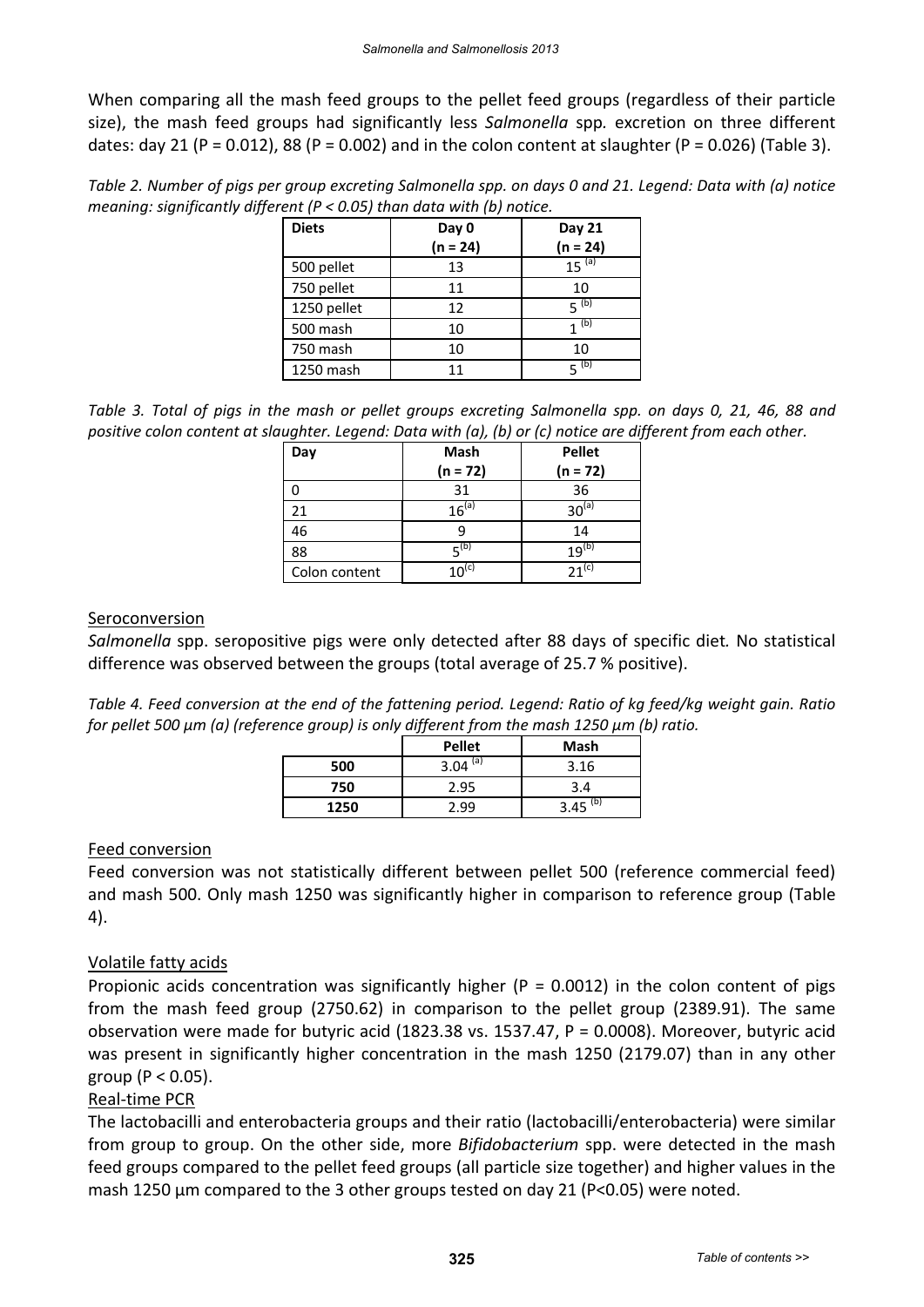| <b>Diet</b>        | Day 0 | Day 21              |
|--------------------|-------|---------------------|
| Pellet 500         | 3.52  | $3.25^{(b)}$        |
| <b>Pellet 1250</b> | 3.62  | $3.32^{(b)}$        |
| Mash 500           | 3.40  | 3.39 <sup>(b)</sup> |
| Mash 1250          | 3.52  | $4.23^{(a)}$        |
| Total pellet       | 3.57  | $3.29^{(d)}$        |
| Total mash         | 3.46  | $3.81^{(c)}$        |

Table 5. Log of copies of Bifidobacterium spp. 16S RNA gene/10 ng of DNA from pig feces on day 0 and 21. Legend: Data with (a) or (c) noticed are significantly higher than data with respectively (b) or (d) notice.

# **DISCUSSION**

## *Salmonella* positive pigs

Many published article related that the use of mash feed instead of pellet feed reduces the number of seropositive pigs in a herd (Lo Fo Wong, 2004; Farzan, 2009). In contrast, no difference in seroconversion was observed between the groups in our study. On the other hand it is to our knowledge the first study to demonstrate the reduction of the number of pigs excreting *Salmonella* spp*.* by only modifying the feed presentation. Our results indicate for the first time that a simple modification of the particle size or the texture can reduce pigs *Salmonella* spp. excretion. In addition, since the only diet to have a significantly higher conversion ratio than the reference group (pellet 500 µm) is the mash 1250 group, it would be possible to only vary one parameter such as particle size or texture and have a *Salmonella* spp. benefit while being costly effective.

# Volatile fatty acids

At slaughter, the reduction of the presence of *Salmonella* spp. was observed where an increase of propionic and butyric acids concentration in the colon was also seen. These Short Chain Fatty Acids (SCFA) are known to down‐regulate the expression of SPI1 a pathogenicity island necessary to cell invasion (Van Immerseel, 2006). Similar observation and hypotheses have been made with bigger particle size feed and coliform count in other studies (Mikkelsen, 2004).

# Microbiota

*Bifidobacterium* spp. being producers of butyric acid, a link can be made between its increases in the same groups where higher butyric and propionic concentrations were found (Mountzouris, 2006).

# Conclusion

To this date our data have provided us with a cost effective solution (mash 500 µm) to cure *Salmonella* spp. from the farm level of the pig production. Moreover, the data obtained from the mash 1250 µm and the mash vs. pellet regardless of the particle size have given us good clues on the mechanism by which a simple presentation change in the pigs feed can reduce *Salmonella* spp. excretion in the herd. Further analysis of the microbiota at different time and with different targets bacteria will give us an extended look to the real impact of the feed presentation on the pigs gut health and its beneficial impact on the reduction of *Salmonella* spp.

#### **ACKNOWLEDGEMENT**

Thanks to F. Ménard for the experimental design and help on the farm (special thank to Guy Maynard and Martine Messier for their help). Thanks to all the students on the CRSV team for the help on the farm and in the laboratories.